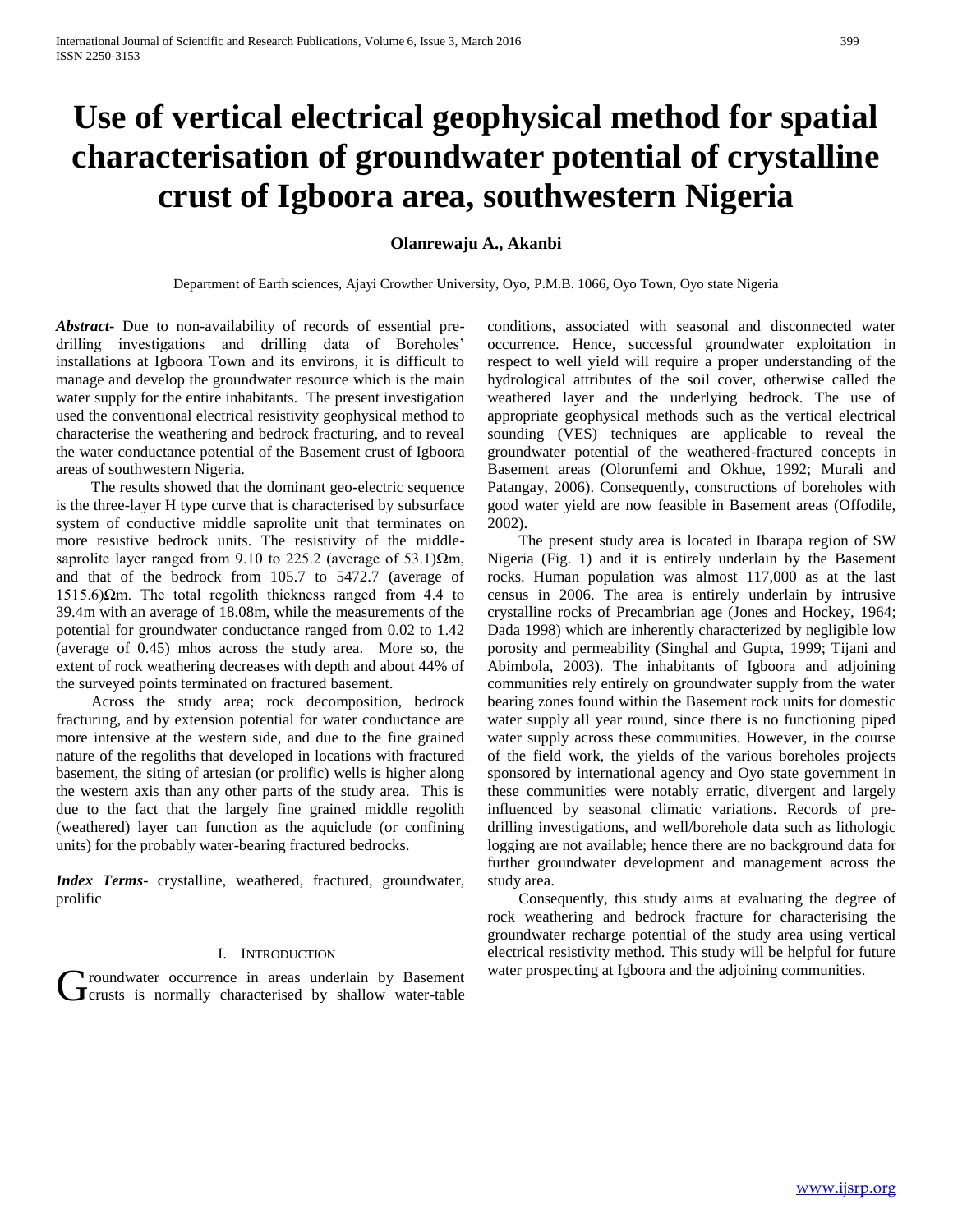

**Figure 1. Location and accessibility map of the study area**

#### **Geology**

The study area lies within the Basement complex of SW Nigeria underlain primarily by intrusive rocks of Precambrian age (Fig. 2). Varieties of amphibolite occasionally intercalated by quartzite and quartz veins, and augen gneiss are the main crystalline rocks that underlie Igboora communities. The amphibolites which are metamorphic rocks formed from recrystallization of amphibole rich igneous rocks were found either as schistose or massive varieties across the study area. Mineral identification of Igboora amphibolite showed that it is rich in basic minerals such as hornblende and biotite, and others like plagioclase feldspars and little quartz (Fig. 3). Other major rock types at boundary areas included of the gneiss-migmatites complex, including homogenous medium grained and porphyritic granites, augen gneiss and migmatite. (Fig. 2).



**Figure 2: Geological map of the study are with VES points**



**Figure 3: Photomicrograph of a section through amphibolite, showing hornblende (H), plagioclase feldspars (PL), and biotite (B) under cross polarised light and X40 magnification at location: Pako- Igboora.**

## **Method**

 The vertical electrical sounding (VES) resistivity method was employed for geophysical characterisation of the Basement crust of the study area. This method has been found to be mostly applicable for hydrogeological surveys in crystalline area for studying groundwater basins and tracing potential groundwater zones in hard rocks such as saturated weathered zones and fractures (Murali and Patangay, 2006). For this present study, a total of 25 soundings was carried out using the Schlumberger configuration with the maximum AB (electrode) separation ranging between 200-266m; which is considered appropriate for groundwater investigation in basement areas where regolith development and fresh rock contacts are expected to be at shallow depths. In schlumberger, the distance *L* between the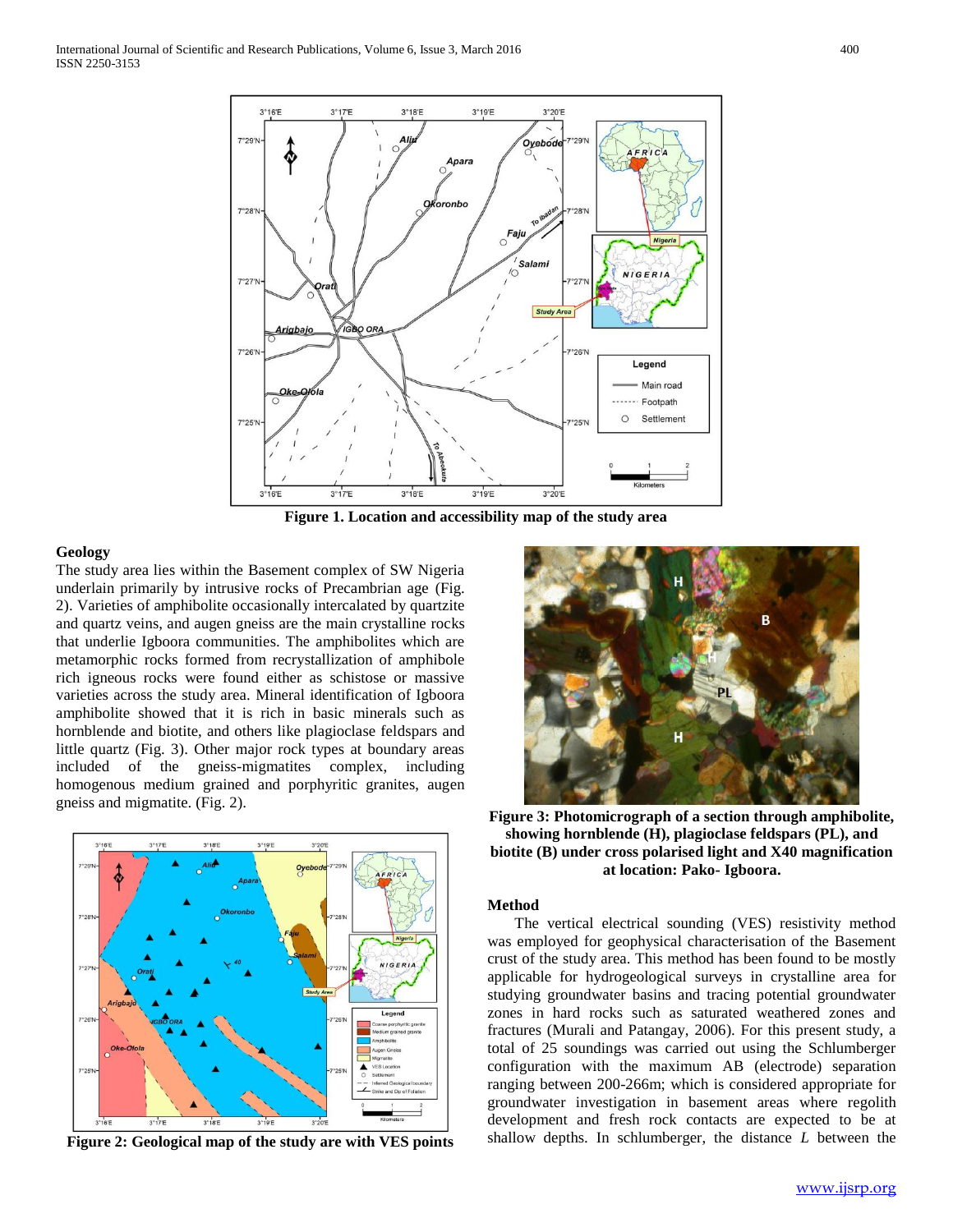current electrodes is varied and the distance *l* between the potential electrodes are kept constant for a while over a set of AB separation. For these configurations, the apparent resistivity (ρa) which is a measure of the effects of all the layers between the maximum depth of penetration and the surface is calculated as follows.

 $\rho_a = \pi (L^2/2l)R$ 

 where, R is the measured resistance (in voltage/current) and *a, L* and *l* are as defined above. The electrode separations, L and l determines the depth of investigation. The electrode (AB) spacing is then increased and the corresponding apparent resistivity 'ρa' value is measured.

 Partial curve matching technique was used for quantitative interpretation of the field data with the help of some auxiliary curve charts of Orellana-Mooney, 1966. The geo-electric parameters obtained were used as models for computer iteration using winresist to obtain the true layers' resistivities  $(\rho)$  in ohm.m  $(\Omega m)$  and thicknesses (h) in metre, which are the primary geo-electric parameters of interest. The layer resistivities are applicable for interpreting the degree of fineness or coarseness of the weathering products and for qualifying the nature of bedrock which could either be fresh, weathered or fractured (David 1988; Olorunfemi and Olorunniwo, 1985). The layer thickness showed the vertical extent of regolith or soil development at each sounding point. Additionally, pseudo-sections were generated from apparent resistivities at AB separations of 20m, 84m, 150m and 200m across surveyed points to reveal the extent of weathering development at the corresponding depths.

 The concepts of longitudinal unit conductance and transverse unit resistance which are known as the Dar Zarrouk parameters were first introduced by Maillet, 1947 and now emphasized by more recent research works (Oladapo and Akintorinwa, 2007; Abiola et. al., 2009; Aweto; 2011) and literature (Sabnavis and Patangay, 2006). Sabnavis and Patangay, 2006, highlighted the use of these parameters to quantify water transmission through the porous regolith overburden. These Dar Zarrouk parameters are derivatives of the primary geoelectric parameters which are the layer thicknesses and their corresponding true resistivities. The background concept for Dar Zarrouk parameters assumes that the earth is parallel with n layer and the flow of current through such sequence is controlled by individual layer resistivities and their respective thicknesses. Of particular interest to this present work is the longitudinal conductance (S) which is the parameter that influences current flow when the current flow is parallel to the geo-electric boundaries and when the current flow normal the geoelectric boundaries the significant parameter is the transverse resistance T. When a number of layers are involved in a geoelectric section, their total longitudinal conductance S is estimated thus:

S=  $S_1 + S_2 + S_3 + \dots$ , where  $S_1 = h1/\rho1$ ,  $S_2 = h2/\rho2$  etc, where;

S1, S2 are the longitudinal conductance for layers 1 and 2, while h1 and ρ1 are the layer's thickness and resistivity respectively.

 From the total longitudinal conductance the groundwater recharge potential of the regolith unit was inferred.

 Iso-resistivities and isopach maps of the soil layer or the regolith were plotted for characterising groundwater potential, while the latter provided the lithology of the weathering layer or the saprolite, the isopach maps showed the spread of the soil cover or the variation of weathering development across the

study area. Aside the subsurface fractures, the attributes of weathering or the nature of soil development as interpreted from the geo-electric parameters are crucial factors guiding the groundwater occurrence and movement in the subsurface environment. The weathered layer otherwise called the saprolite units and the top soil are collectively known as the regolith or the soil cover.

## II. RESULTS AND DISCUSSION

### **VES CURVES**

 The dominant geo-electric curve is the 3-layer H type that represents three geo-electric layer, characterised by a topsoil, relatively more conductive middle layer that terminates on more resistive infinite layer. The middle layer is otherwise called the saprolite. The infinite layer is the bedrock that can either be fresh, weathered or fractured bedrock depending on the resistivity. Continuous water flow is likely favoured when the bedrock is fractured and there are good connections between the fractures and the weathered layer. Only three VES points on VES 2, 12, and 14 were characterised by more than 3-layer curves. VES curves representatives are presented in figure 4.

### **Weathering and fracture development**

 The pseudo-sections for four AB separations presented in figure 5 revealed that the extent of rock decomposition decreases with depth. The spread of areas with apparent resistivities below 100Ωm regarded as highly weathered horizon thins out as current electrodes separation increases from 20m to 200m. This zone is almost completely absent at AB separation of 200m but soil development still persists to larger electrodes separations even to AB separation of 200m, but the larger parts are regarded as being moderately weathered. This is an indication of a fairly deep weathering across the study area.

 Summary of the statistics of the primary geo-electric parameters is presented in Table 1. The general spread of the saprolite resistivity is between 9.1 and 225.2  $\Omega$ m. The resistivity of the saprolite is important parameters from which the textural attributes of the constituent matrix could be inferred. With a mean value of 53.1 $\Omega$ m, the weathering products of the saprolite layer is fine grained and this widespread lithology is illustrated in the isoresistivity map in figure 6. The decomposition of the bedrocks to fine grained soils is linked to the mineralogical composition of the amphibolites which are made up of reasonable amount of ferromagnesian minerals such as biotite, hornblende and plagioclase feldspars as evidence from the petrography studies of the thin section (fig. 3). Rocks rich in ferromagnesian minerals are more readily decomposed when exposed to ground surface processes such weathering than acid rocks. Sand and coarser grained saprolite lithology are also fairly represented. The textural character of the saprolite is a determinant factor for storage and transmission within the subsurface environment. The last layer or bedrock resistivity ranged from 105 to over 5000  $\Omega$ m. The most promising fracture zones lies below 500 Ωm and bedrock fractures occurred at 11 locations across the area. The bedrock fracture zones occurred at different depth ranges between 7.9 to 29.9m at an average of 18.3m. The state of the infinite layer is a strong determinant of the sustainability of water.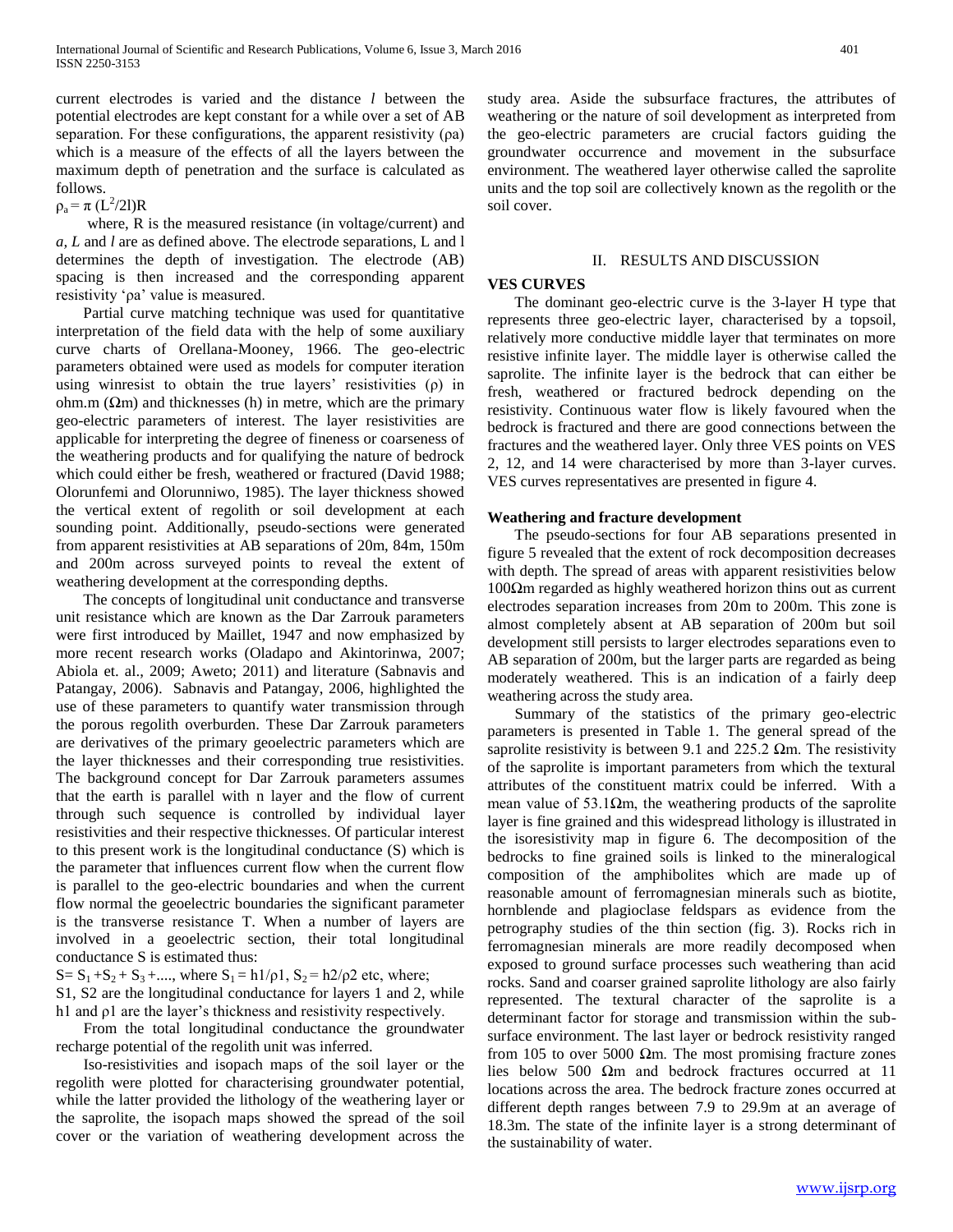The thickness of the top soil ranged from 0.40 to 5.80m with an average of 1.68m. The topsoil confines the lower layers or zones that are commonly exploited for groundwater. Furthermore, the thickness of the saprolite varies from 3.8 to 38.7m and the average was 16.56m. The spread of regolith thickness of less than 10m was restricted to the eastern half of the study area, whereas the larger part across the western end was associated with richer soil development having regolith thickness ranging from 10m to 25m, with occurrences of few localised much deeper weathered zones exceeding 25m (fig. 7).



**Figure 4: VES curves categories across the study area**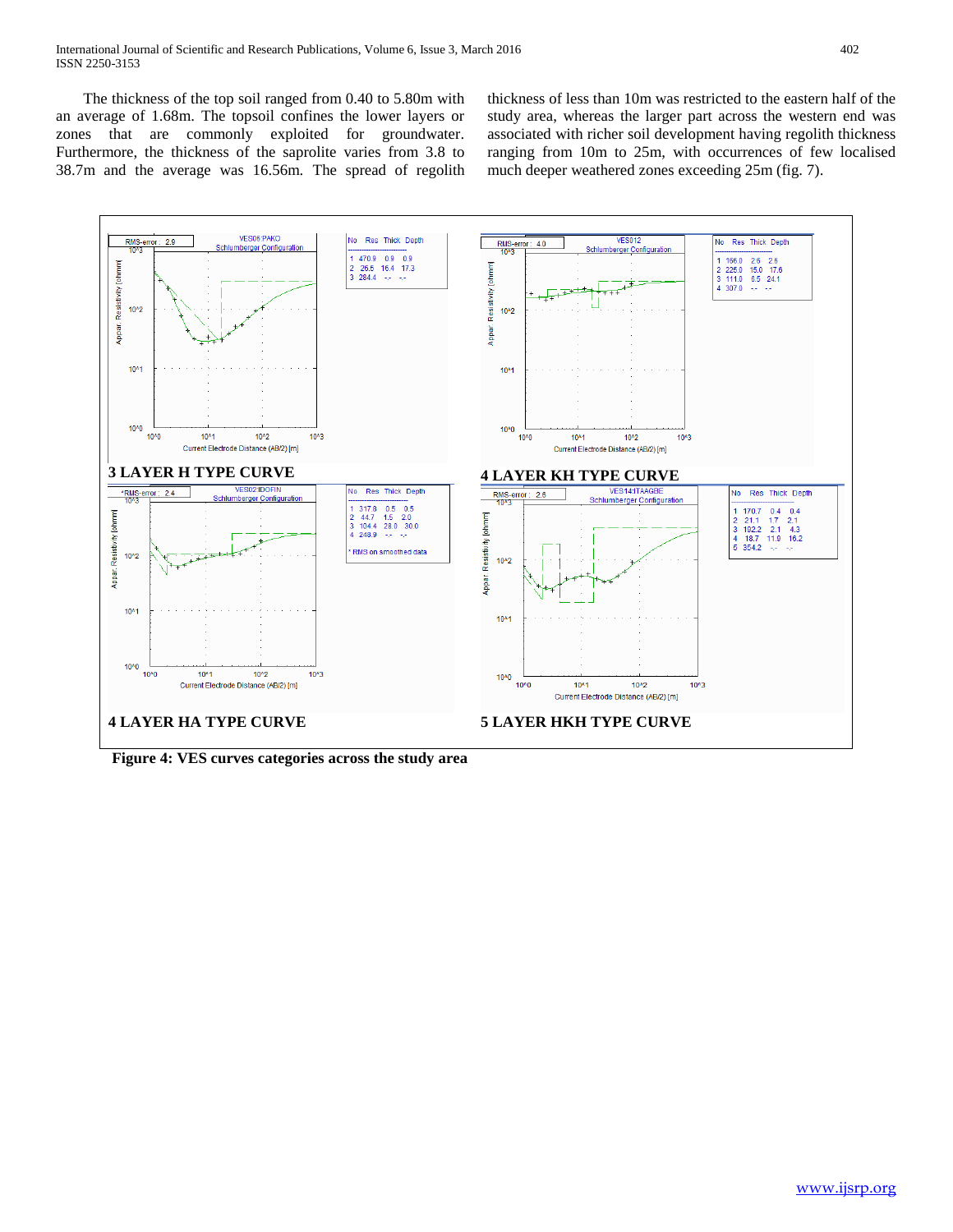International Journal of Scientific and Research Publications, Volume 6, Issue 3, March 2016 403 ISSN 2250-3153



**Figure 5: Pseudo-sections at different AB separations across the study area**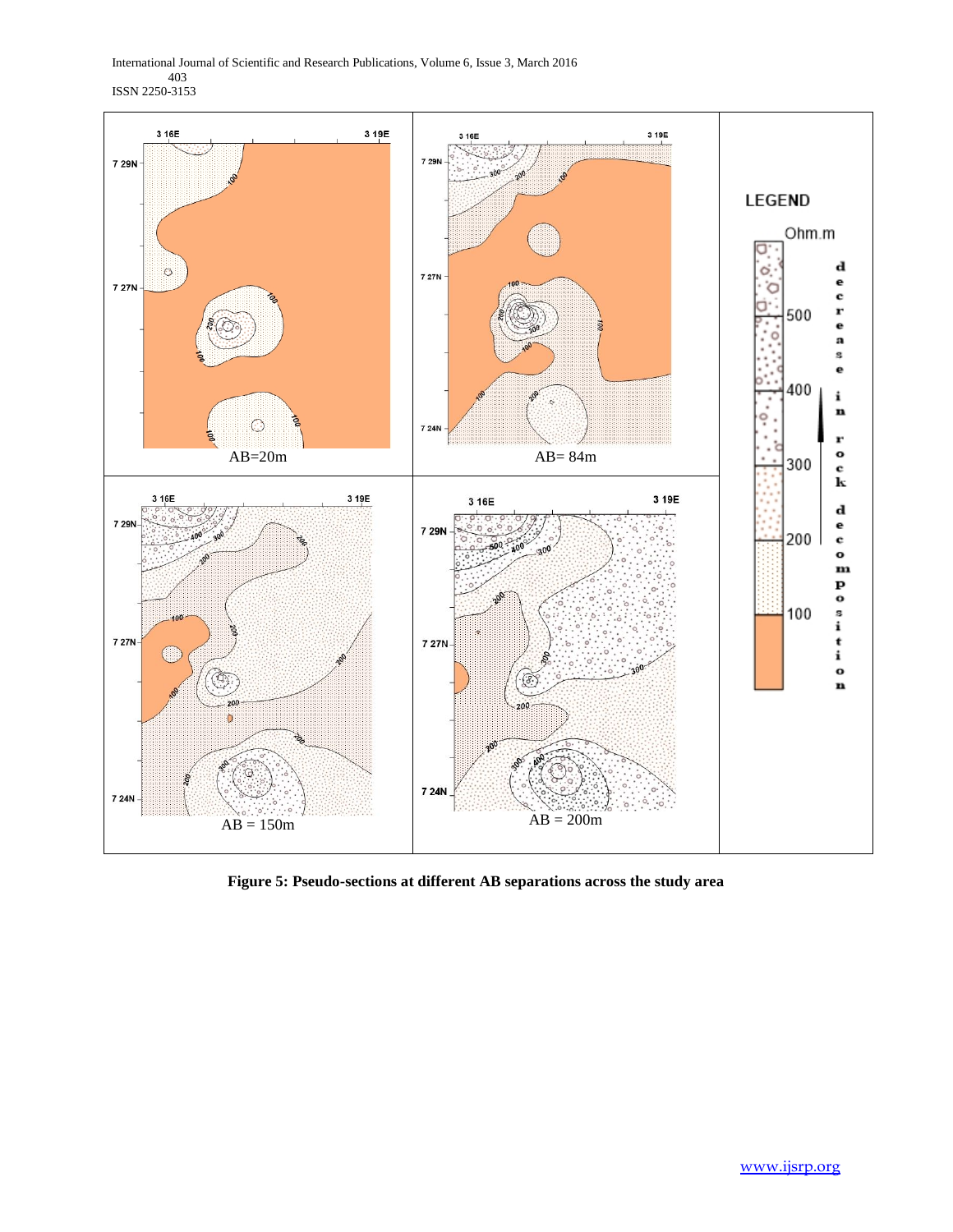| <b>Geo-electric</b><br><i>parameters</i> | <b>Explanation</b>             | Min    | <b>Max</b> | Mean    | <b>Median</b> | Std dev. |
|------------------------------------------|--------------------------------|--------|------------|---------|---------------|----------|
| $\rho$ 1 $\Omega$ m                      | Resistivity of the Topsoil     | 38.40  | 3478.00    | 658.47  | 407.60        | 779.16   |
| $\rho$ 2 $\Omega$ m                      | Resistivity of saprolite layer | 9.10   | 225.20     | 53.10   | 36.35         | 53.30    |
| $\rho$ 3 $\Omega$ m                      | Resistivity of Infinite layer  | 105.70 | 5472.70    | 1515.59 | 927.00        | 1531.27  |
| h1(m)                                    | Thickness of Top soil          | 0.40   | 5.80       | 1.68    | 1.45          | 1.22     |
| h2(m)                                    | Thickness of saprolite layer   | 3.80   | 38.70      | 16.56   | 16.00         | 8.95     |
| H(m)                                     | Total regolith thickness       | 4.40   | 39.40      | 18.06   | 17.20         | 9.12     |
| S                                        | Total longitudinal conductance | 0.02   | 1.42       | 0.45    | 0.40          | 0.33     |





**Figure 6: Isoresisitvity map of saprolite layer**

 The geo-section along west-east traverse (fig. 8) revealed that the weathered-fractured system is more developed in the western axis through the central locations than at the eastern parts of the study area. At the western end, the vertical sections were characterised by fairly deep weathering terminating on fractured bedrocks which is succeeded by reduction in soil development and much higher bedrock resistivities (which indicated fresh Basement rock units) eastward.



**Figure 7: Isopach map of the regolith**

# III. RECHARGE POTENTIAL

 The potential for water conductance ranged from 0.02 to 1.42 mhos with an average of 0.45 mhos across the study area. The spatial spread of potential for water conductance is illustrated in figure 9. The western end which is notably characterised by deeper weathering and larger extent of bedrock fractures is also expected to have larger groundwater conductance as well. Conversely, coupled with the fact that the middle layer i.e. the saprolite is largely fine grained there is a strong possibility of siting more prolific (or even artesian) wells at the western sections. Such artesian wells are well confined and are mostly characterised by fairly good yield that may not be influenced by seasonal changes in weather condition all year round.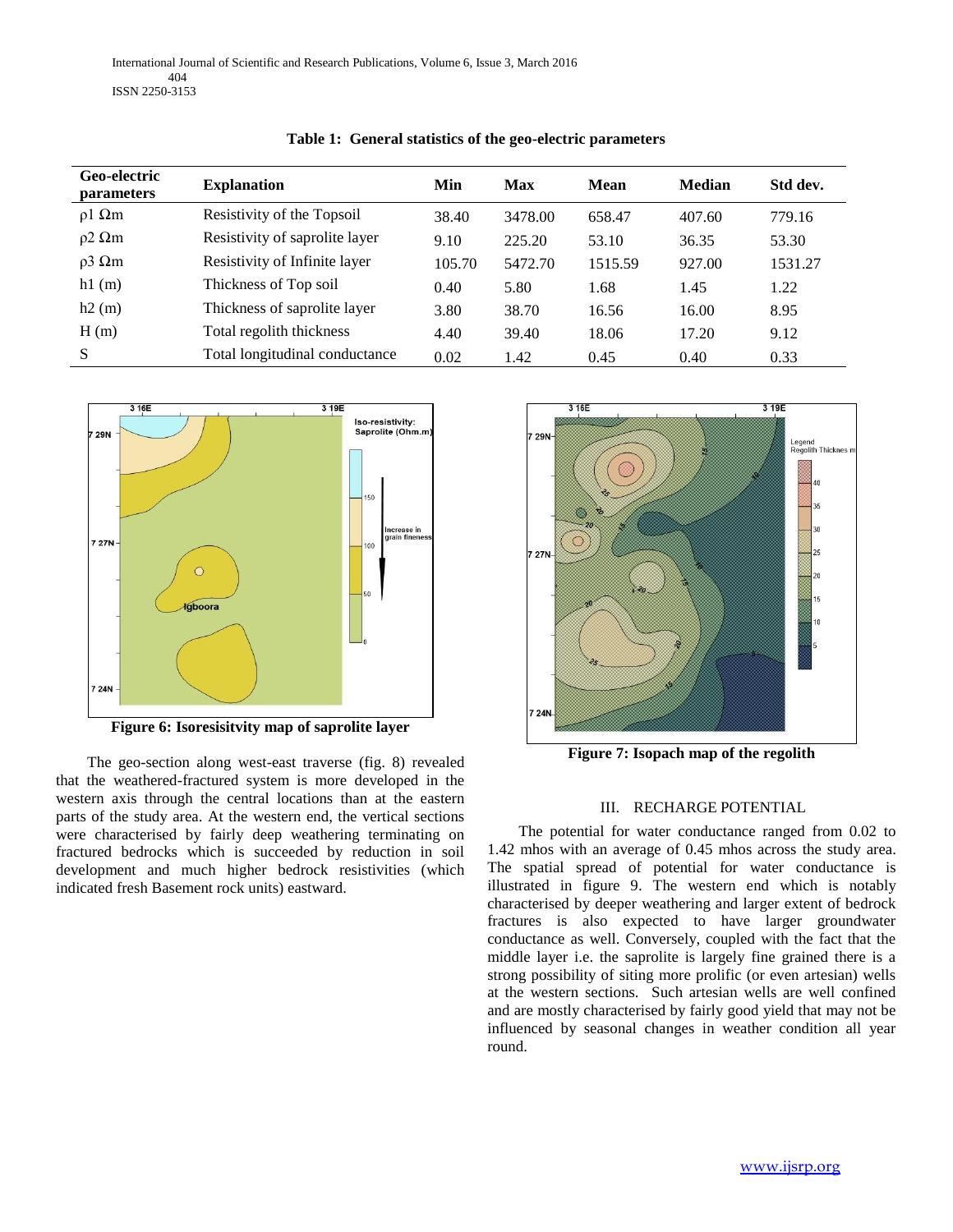

**Figure 8: Geo-section along the W-E axis across the study area**



**Figure 9: Recharge Potential, S Map**

#### IV. CONCLUSION

 It is clearly noticeable that there is disparity in the degree and extent of weathering and bedrock fracturing across the study area. Further groundwater prospect of the Basement crusts at Orati, Arigbajo and Oke-Olola at the western section of Igboora hub is feasible. These areas were notably characterised by deeper weathering and bedrock fracturing, and they have higher groundwater recharge potential, and can further be explored for groundwater by siting more (and deeper wells) if there is need to expand the existing groundwater supply.

 In respect to aquifer prospect of the sub-surface environment across the study area, the fractured Basement is

expected to be more prolific, and because of the fine grained nature of the saprolite/weathered layer, artesian wells with expected continuous fairly good groundwater yield can be sited at the western section. However, the saprolite or the middle layer with an average thickness of 15.56m, can also be a prominent water bearing zones in the subsurface even in locations where the geo-sections terminate on fresh bedrocks. This is due to the more spatial distribution of thick regolith development across the area. Though, water yields of wells tapping the weathered units only are expected to be lower than those that penetrate fractured Basement and the groundwater quality may be questionable due to direct recharge from surface effluents. Notwithstanding, considering the prevailing climatic conditions of the study area, the weathered layers alone may provide an alternate groundwater